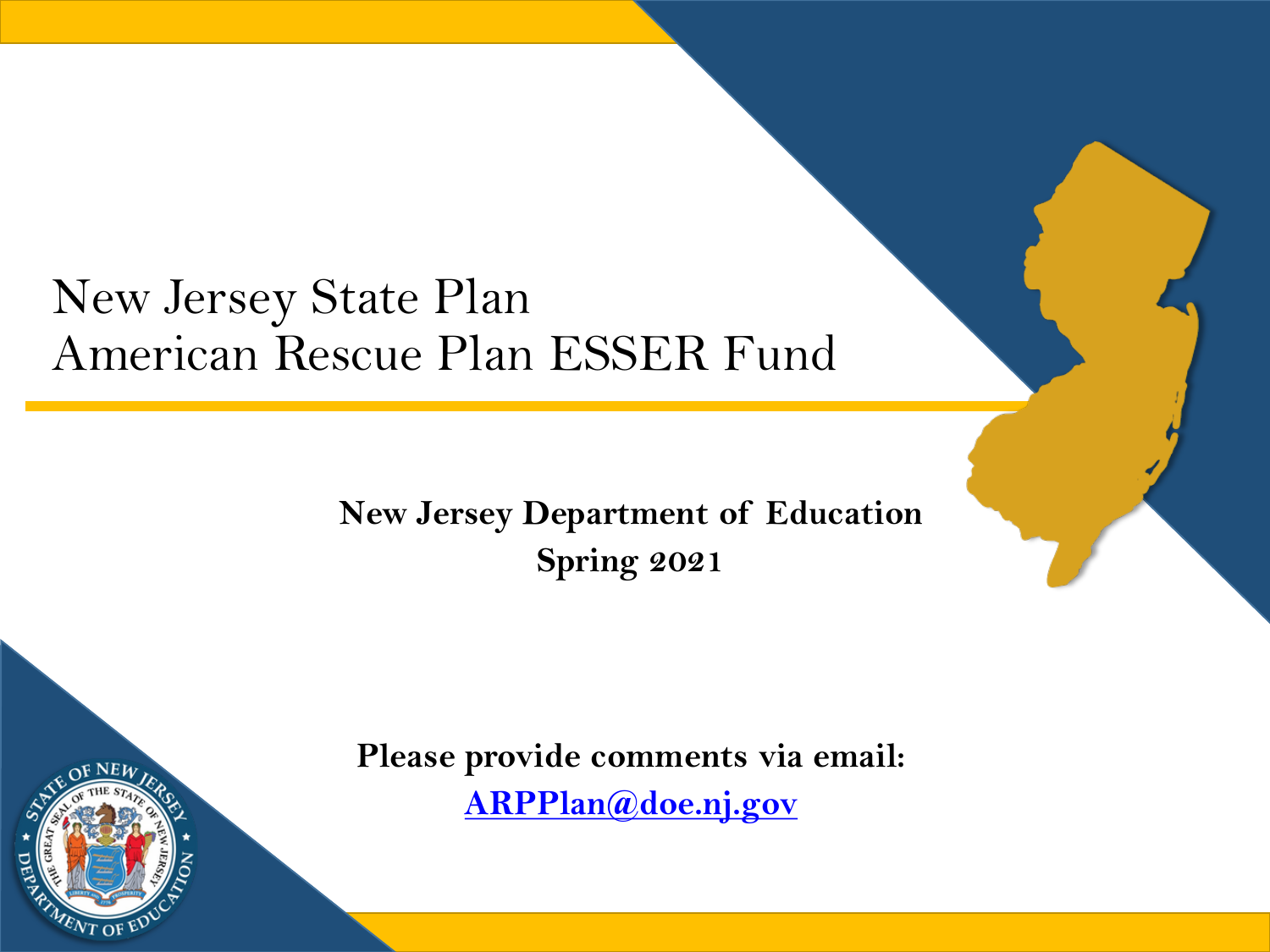# American Rescue Plan: New Jersey K–12 Education Overview

- NJ's total allocation for the ARP Elementary and Secondary School Emergency Relief Fund (ARP ESSER): \$2,764,587,703
	- NJ has received  $2/3$  of this allocation, and must submit an application to the U.S. Department of Education (USDE) for the remaining  $1/3$ .
- NJ's total allocation for ARP Emergency Assistance for Nonpublic Schools: \$70,947,730
- States must submit an ARP ESSER application to USDE by June 7, 2021
	- State Plan will provide an overview of how NJDOE will spend its State Set-Aside, and how NJDOE will support LEAs in implementing ARP ESSER requirements.
	- State must engage stakeholders and allow public input in development of the State Plan.

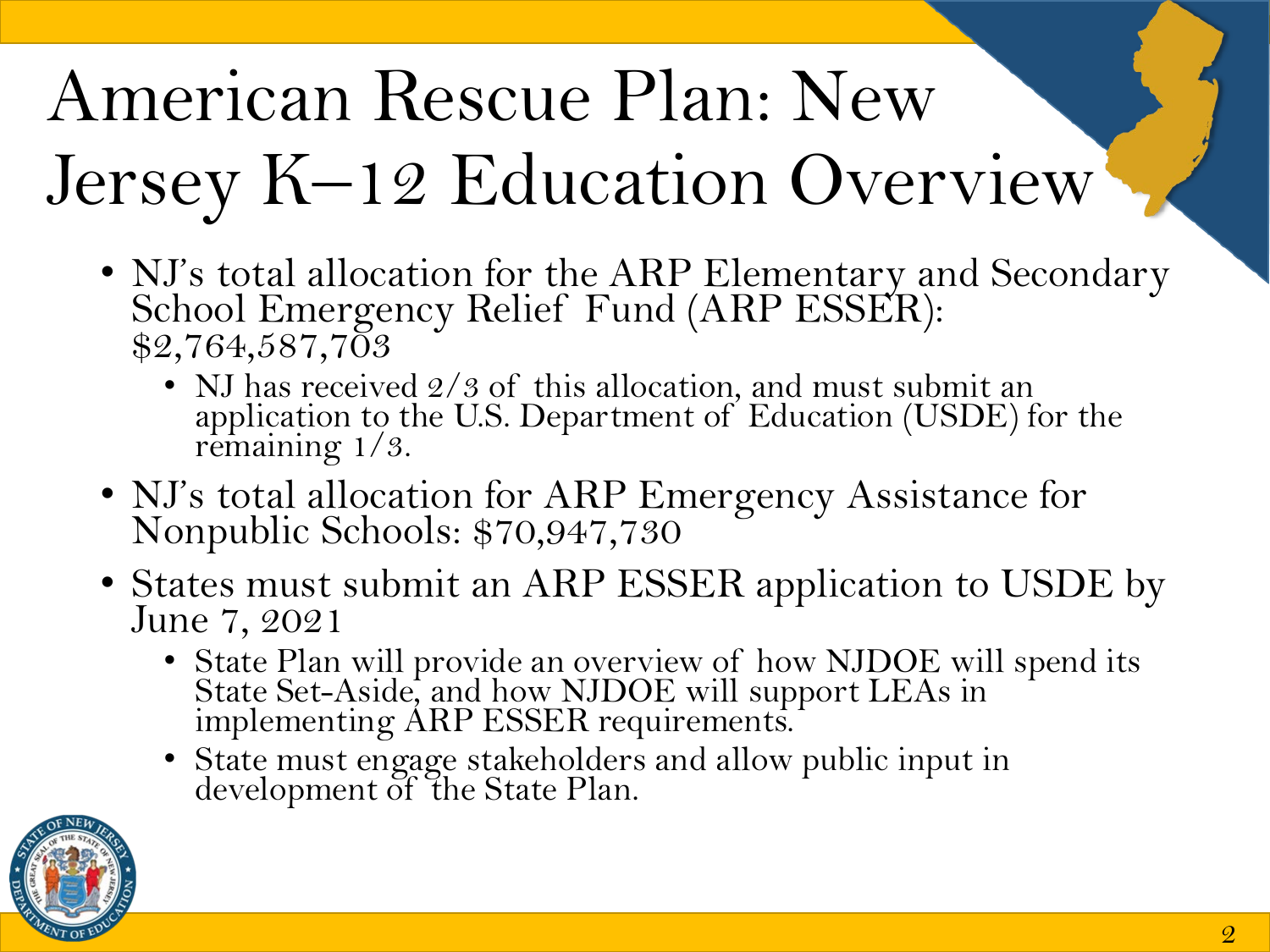## ARP ESSER: New Jersey Details

NJ's Total ARP ESSER Allocation: \$2,764,587,703

**2/3 of Allocation (First Tranche): \$1,843,058,469**

**1/3 of Allocation (Second Tranche, pending approval of NJDOE application by USDE): \$921,529,234**

#### **Total Minimum Direct to LEAs (90%):**

#### **\$2,488,128,933**

- Develop plan for safe return to in-person
- At least 20% for learning loss activities that address social, emotional, and academic needs and disproportionate impact on subgroups
- Remaining 80% on wide range of activities: special emphasis on implementing public health protocols consistent with CDC guidelines

**Total Maximum State Set-Aside (10%): \$276,458,770**

Learning Loss (5%): \$138,229,385

Summer (1%): \$27,645,877

Afterschool (1%): \$27,645,877

Admin (0.5%): \$13,822,939

Other (2.5%): \$69,114,693

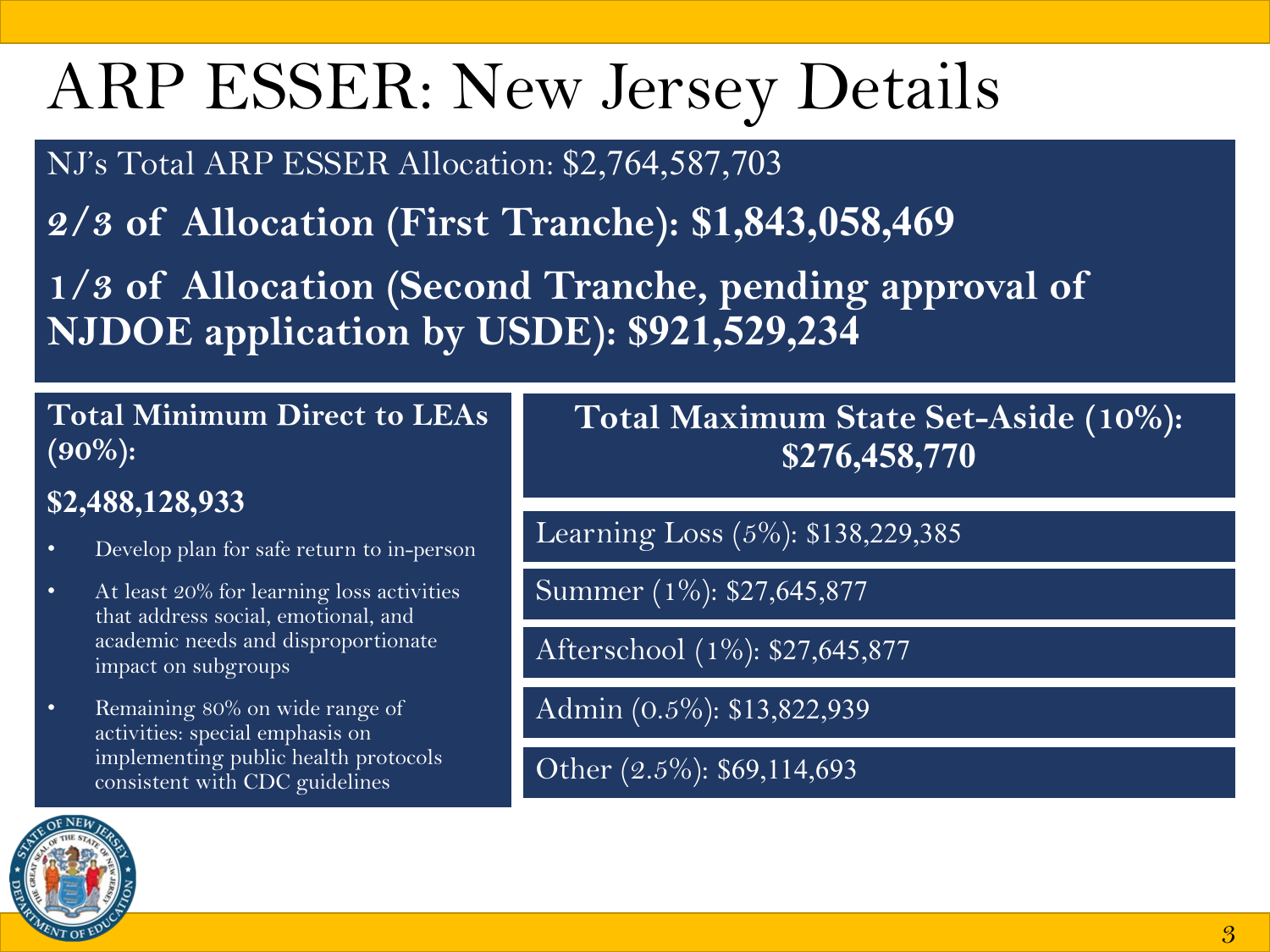## ARP ESSER State Plan Template (1 of 2)

### **ARP ESSER State Plan Template**

- Section A. Describing the State's Current Status and Needs
- Section B. Safely Reopening Schools and Sustaining their Safe Operations
- Section C. Planning for the Use and Coordination of ARP ESSER Funds
- Section D. Maximizing State-Level Funds to Support Students

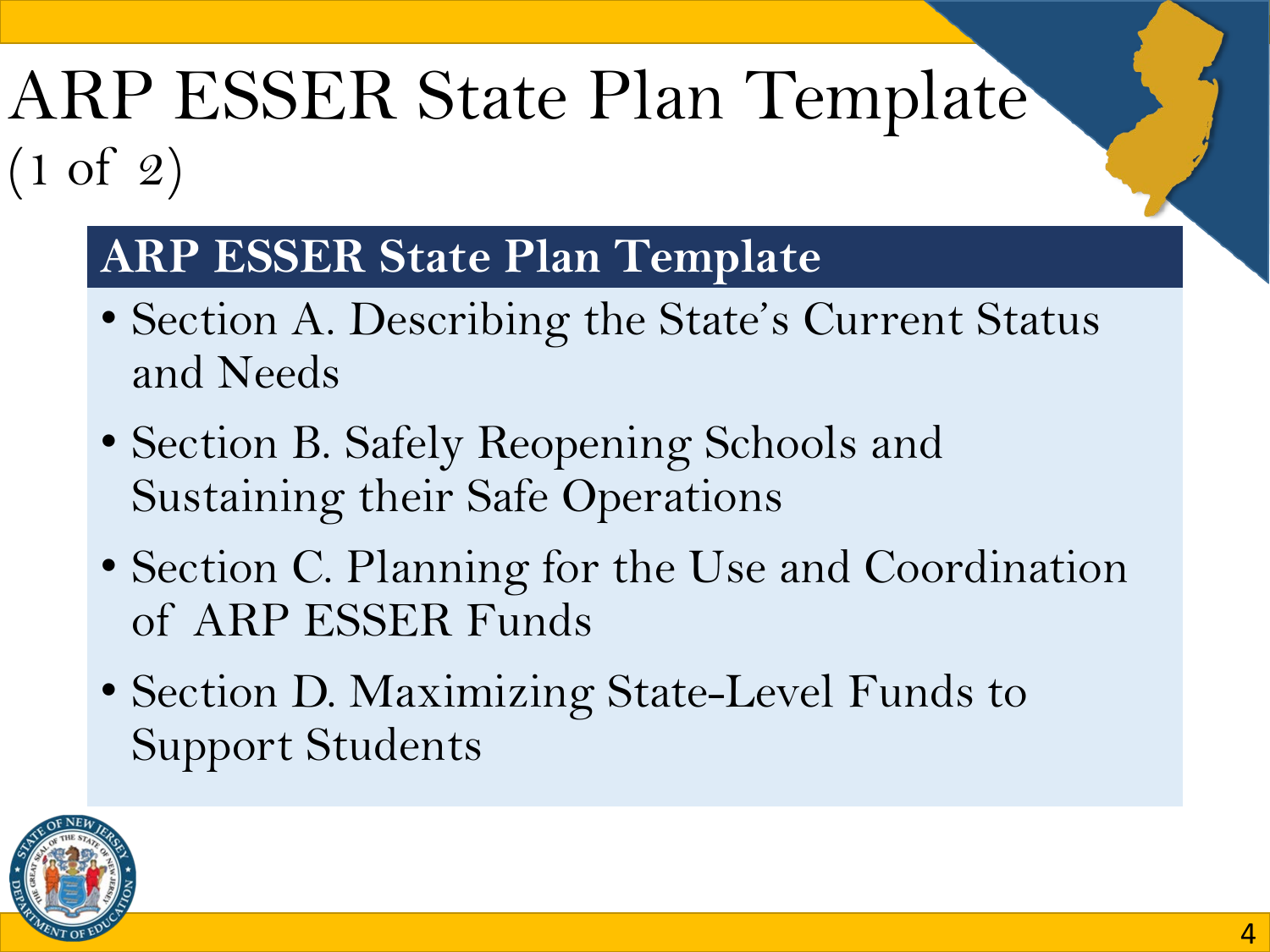### ARP ESSER State Plan Template (2 of 2)

#### **ARP ESSER State Plan Template**

- Section E. Supporting LEAs in Planning for and Meeting Students' Needs
- Section F. Supporting the Educator Workforce
- Section G. Monitoring and Measuring Progress
- Appendix A. School Operating Status and Instructional Mode Data Template

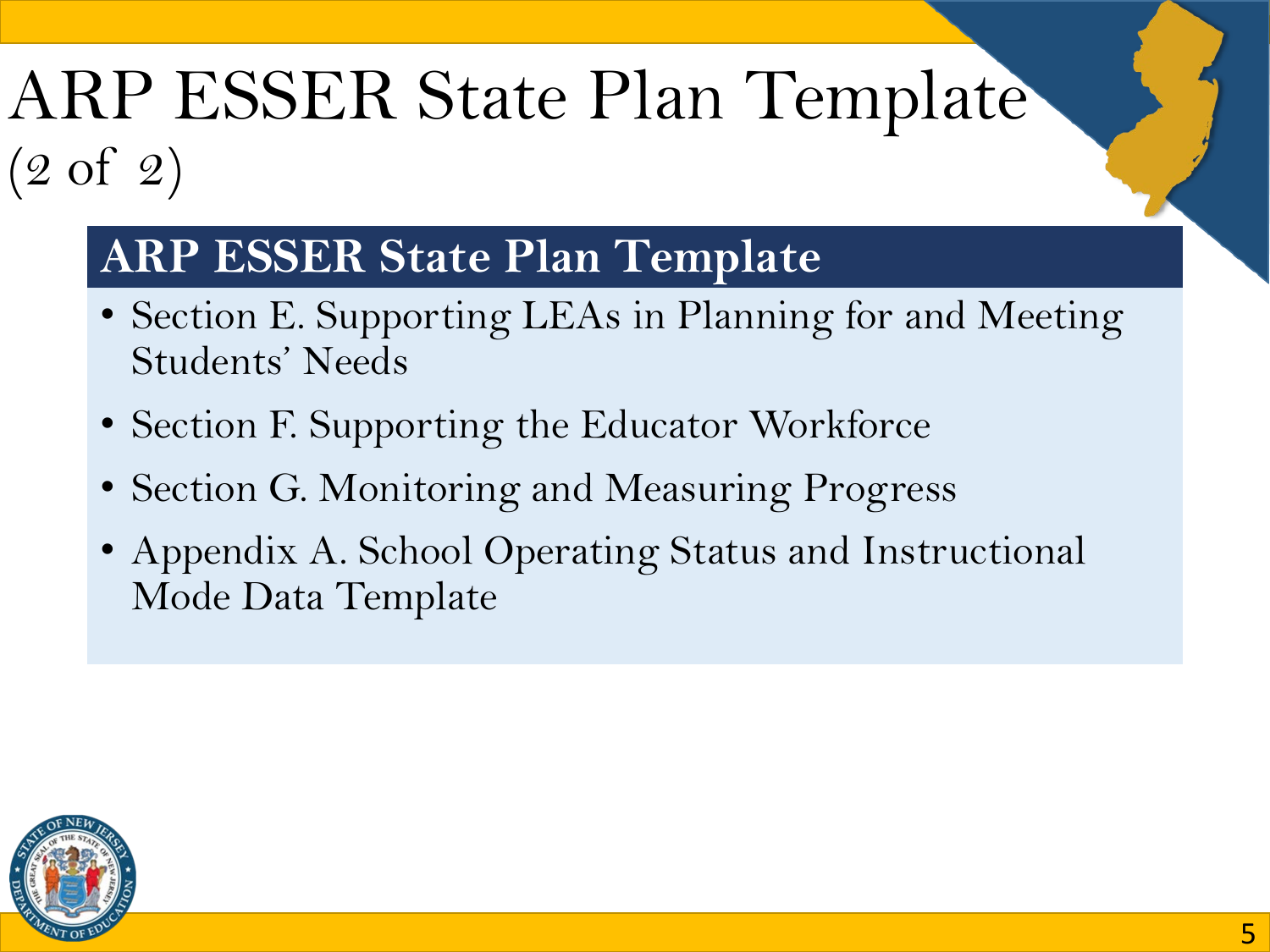## **Section A: Describing the State's Current Status and Needs**

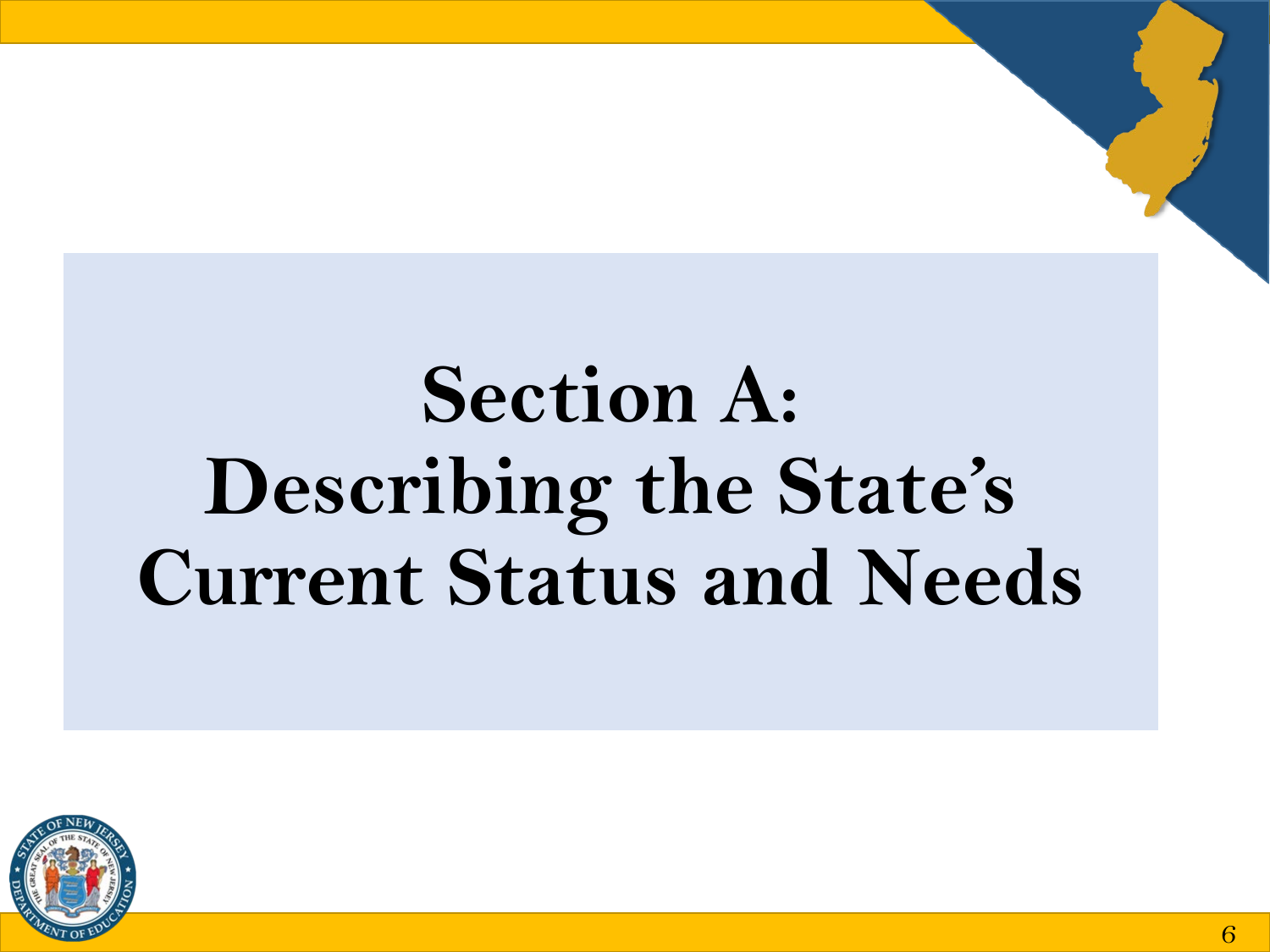## **Section A. Describing the State's Current Status and Needs**

- 1. Describe the State's Promising Practices
	- Targeting federal COVID-19 relief funds
	- Collecting new data points, including Digital Divide, Learning Environment, Interim Assessments, and Start Strong Assessments
	- **Promoting sharing of information between LEAs**
- 2. State's Overall Priorities
	- Variation in learning models and return to in-person
	- **Unfinished learning**
	- Social, emotional, and mental health needs

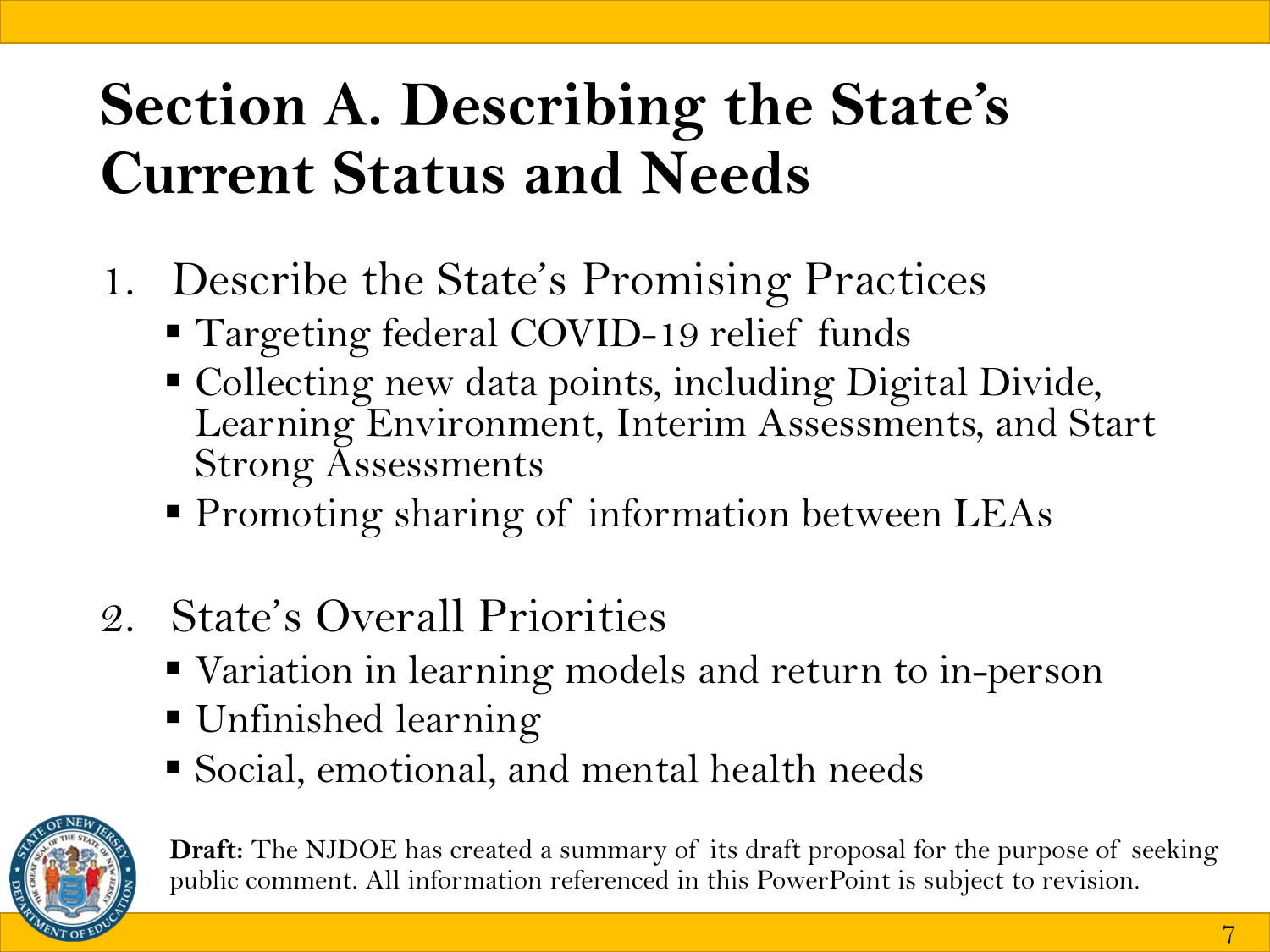## **Section A. Describing the State's Current Status and Needs**

- 3. Identifying Needs of Underserved Students
	- NJDOE will provide a statewide snapshot of student performance, including subgroup performance, based on the State's [spring assessment data collection](https://www.nj.gov/education/broadcasts/2021/feb/TheRoadForward-SpringAssessmentDataCollection.pdf) (collected this Spring as part of the State's Road Forward initiative)
- 4. Understanding the Impact of the COVID-19 Pandemic
	- The following tools may be used to help LEAs understand the impact of COVID-19 on students' learning and well-being:
		- LEA Needs Assessment completed as part of the ARP ESSER application
		- Annual School Plan System (as currently required by ESEA for schools identified for CSI, TSI, and ATSI, and schools implementing Title I schoolwide programs)
		- Start Strong Assessment
		- Other guidance and supports

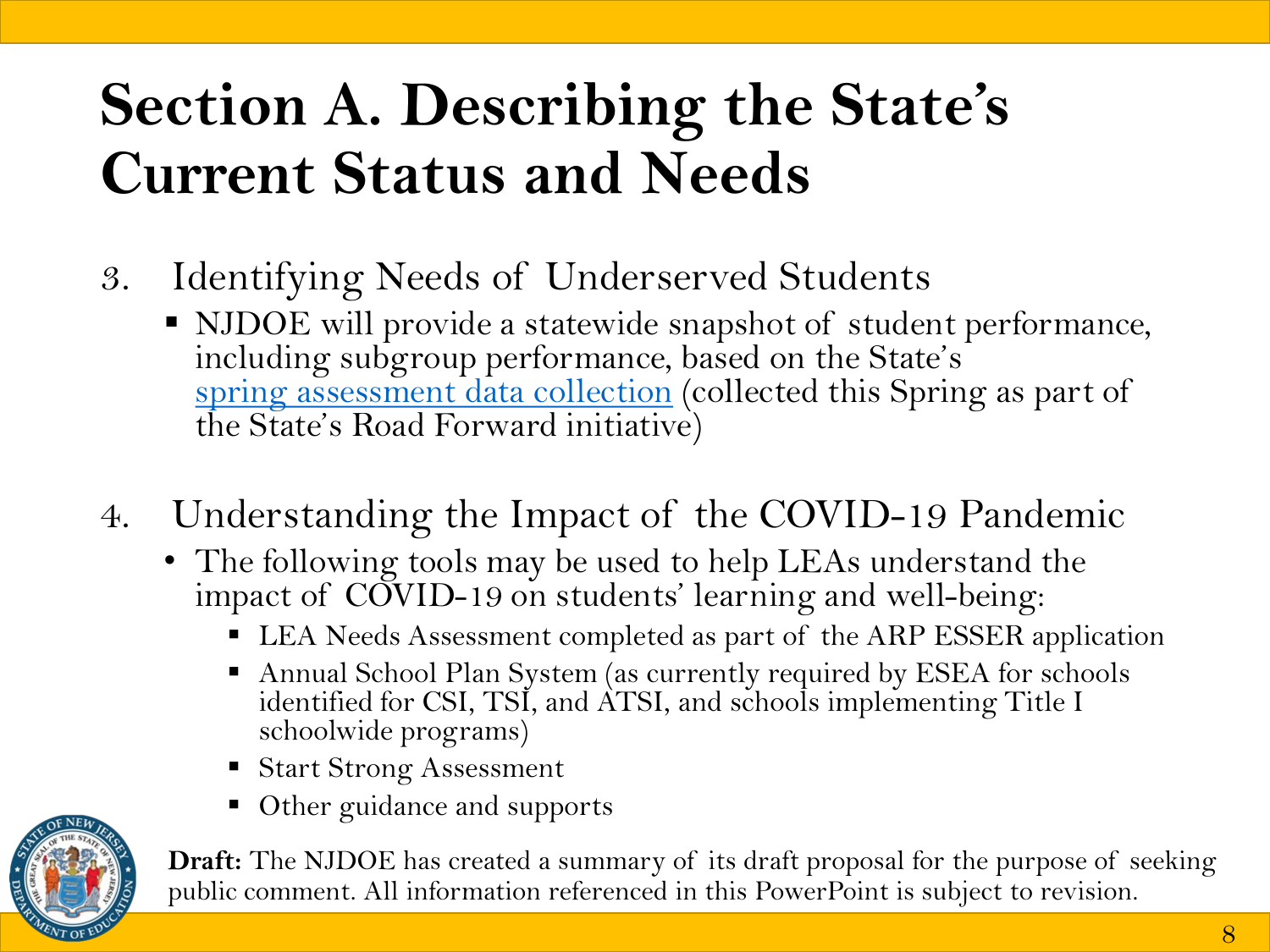# **Section B: Safely Reopening Schools and Sustaining their Safe Operations**

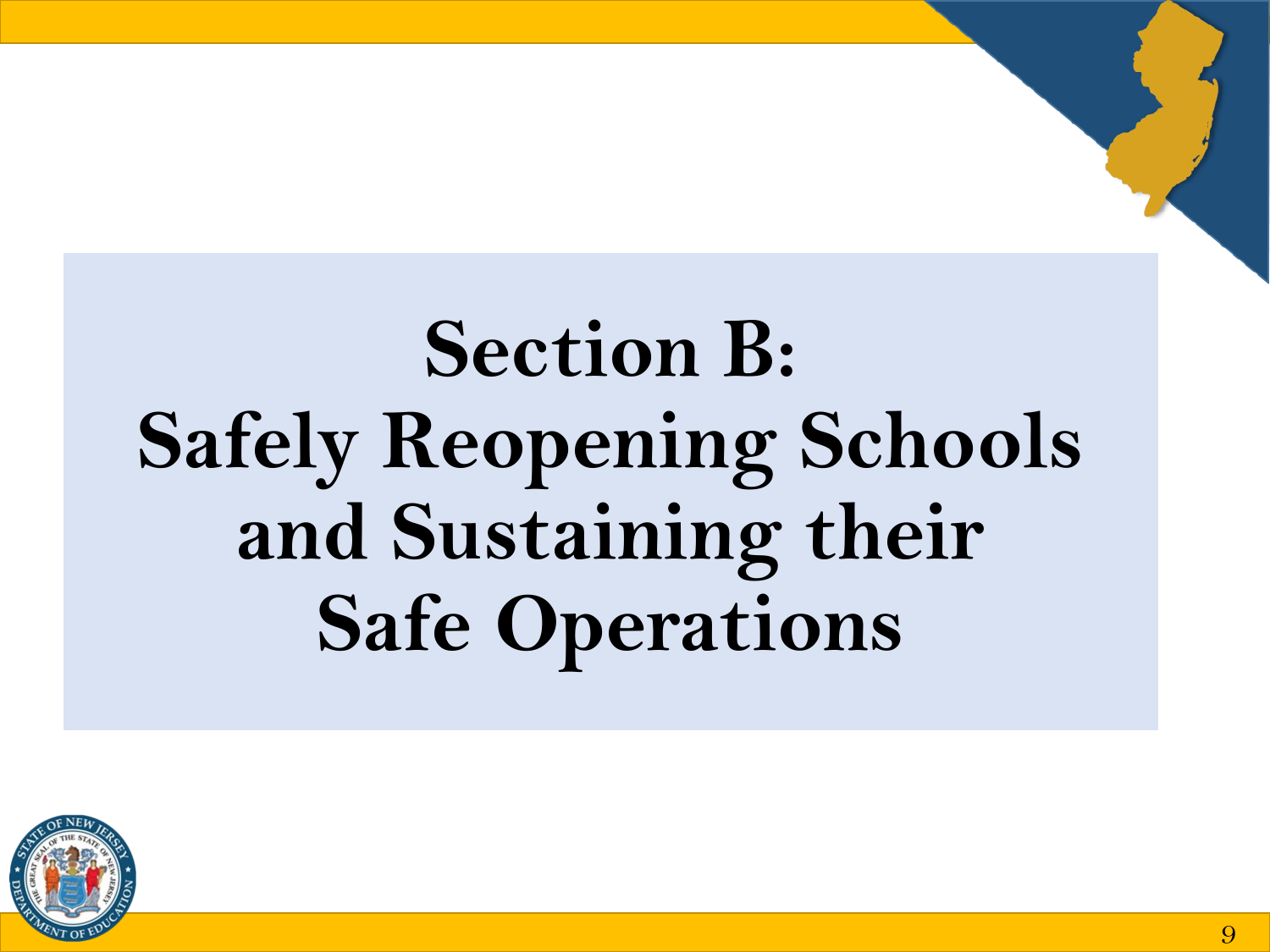#### **Section B: Safely Reopening Schools and Sustaining their Safe Operations**

- 1. LEA Plan for Return to In-Person Instruction and Continuity of Services
	- LEAs will submit this plan to NJDOE via the NJDOE's electronic web-enabled grants management system (EWEG), within the ARP ESSER application by June 24, 2021.
	- LEAs must periodically, but no less frequently than every six months through September 30, 2023, review and, as appropriate, revise their Safe Return Plan.

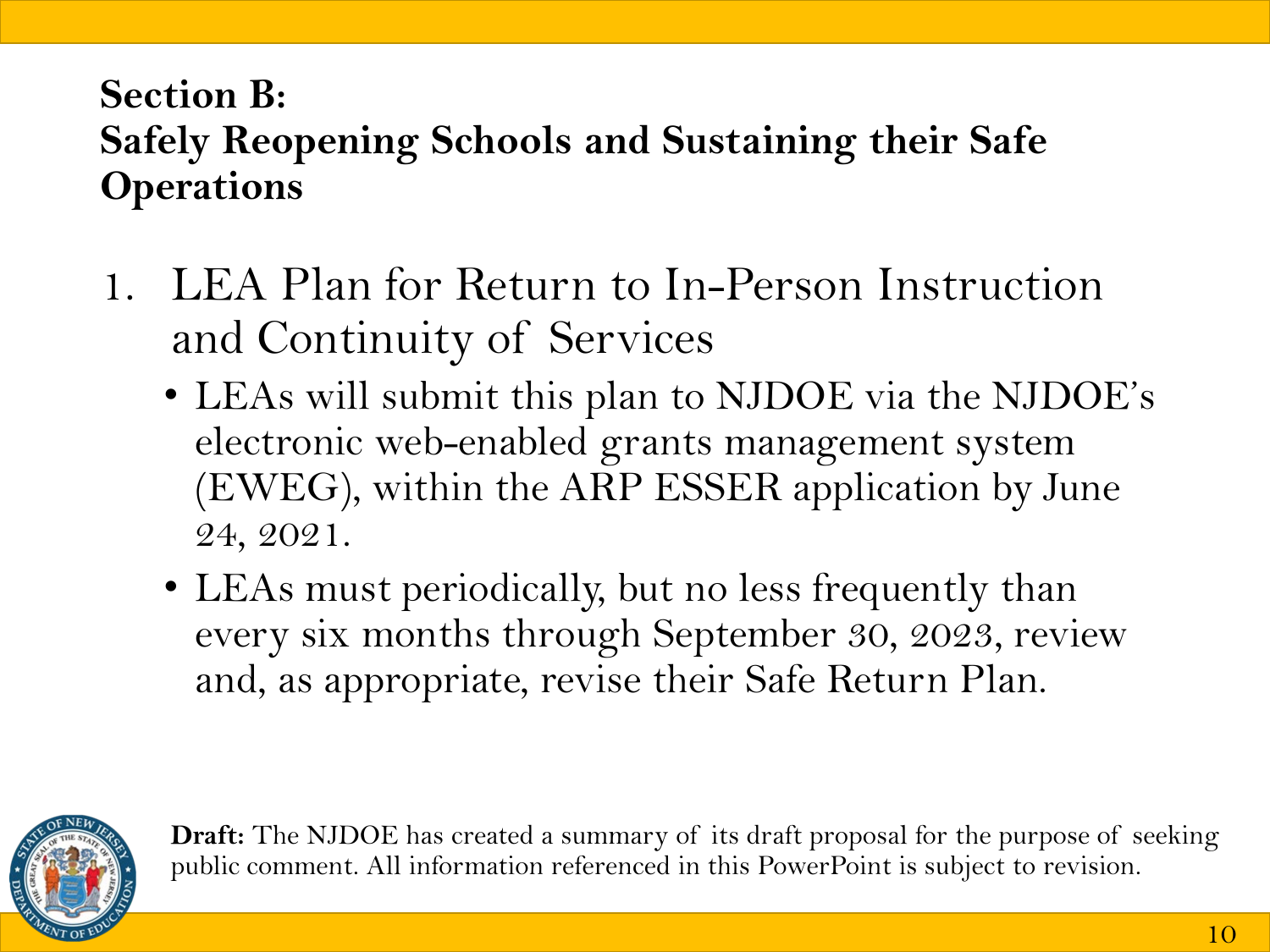# **Section C: Planning for the Use and Coordination of ARP ESSER Funds**

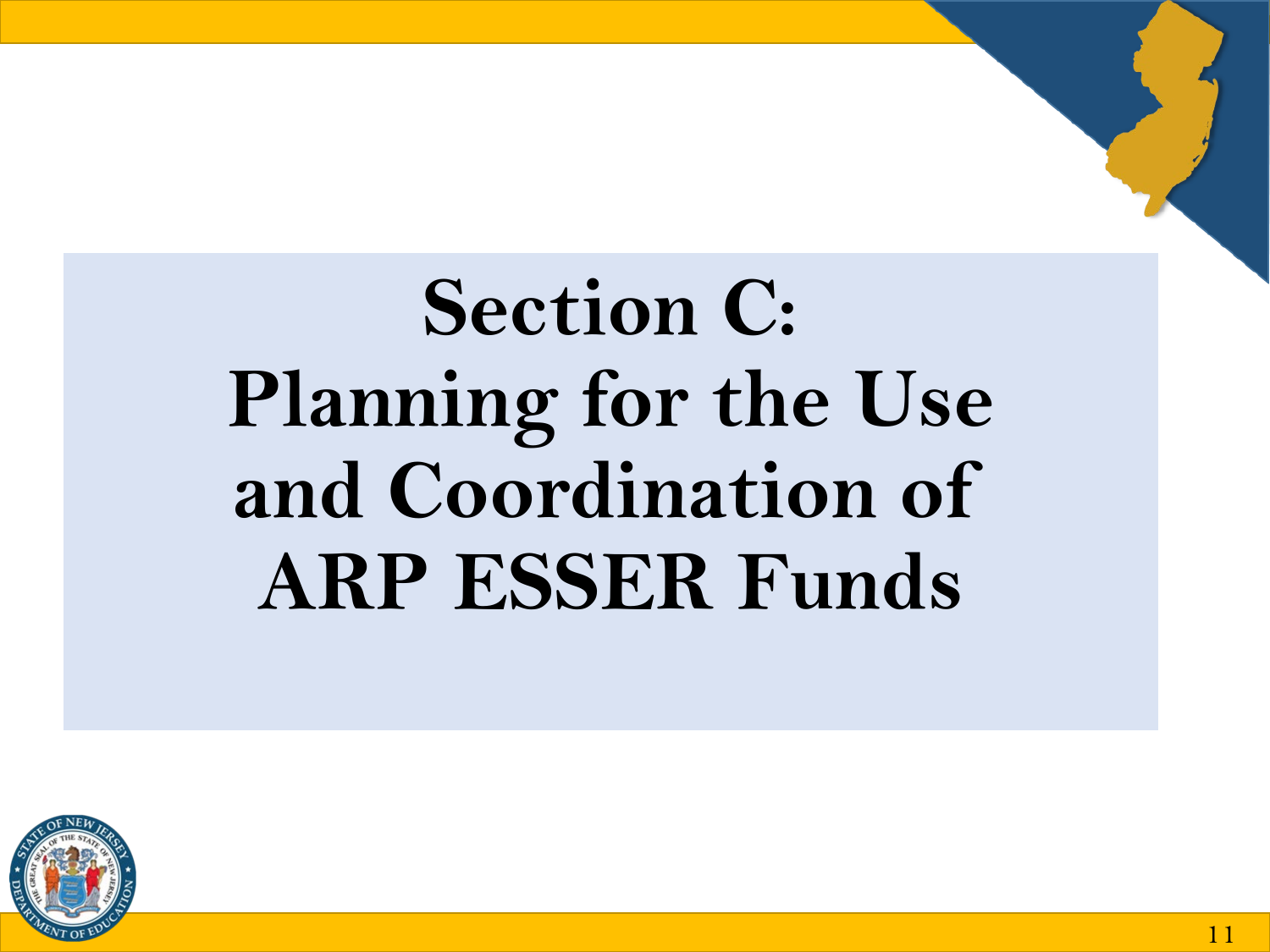### **Section C: Planning for the Use & Coordination of ARP ESSER Funds**

Technical information regarding existing programs; describes ongoing NJDOE initiatives and provides existing data.

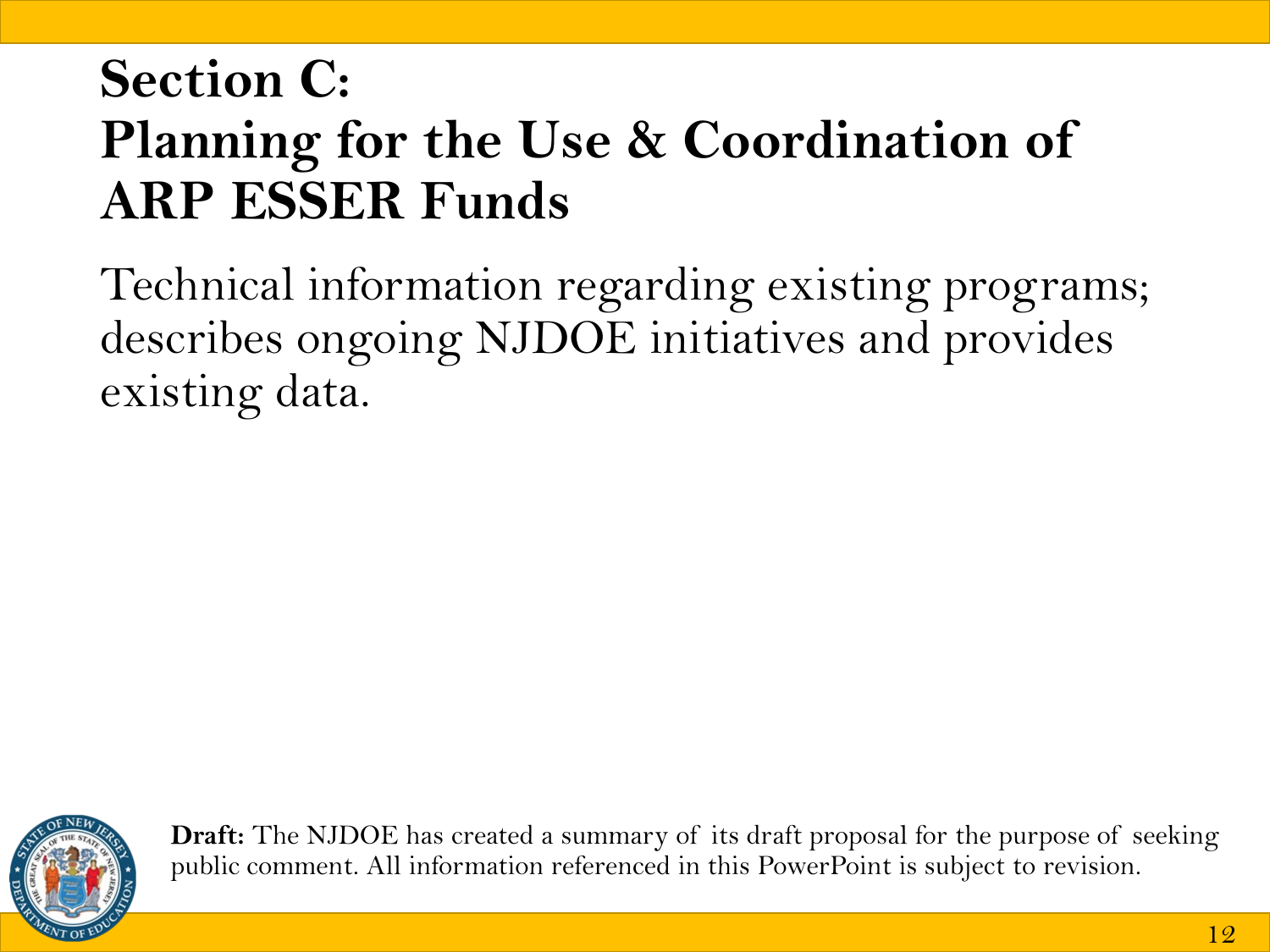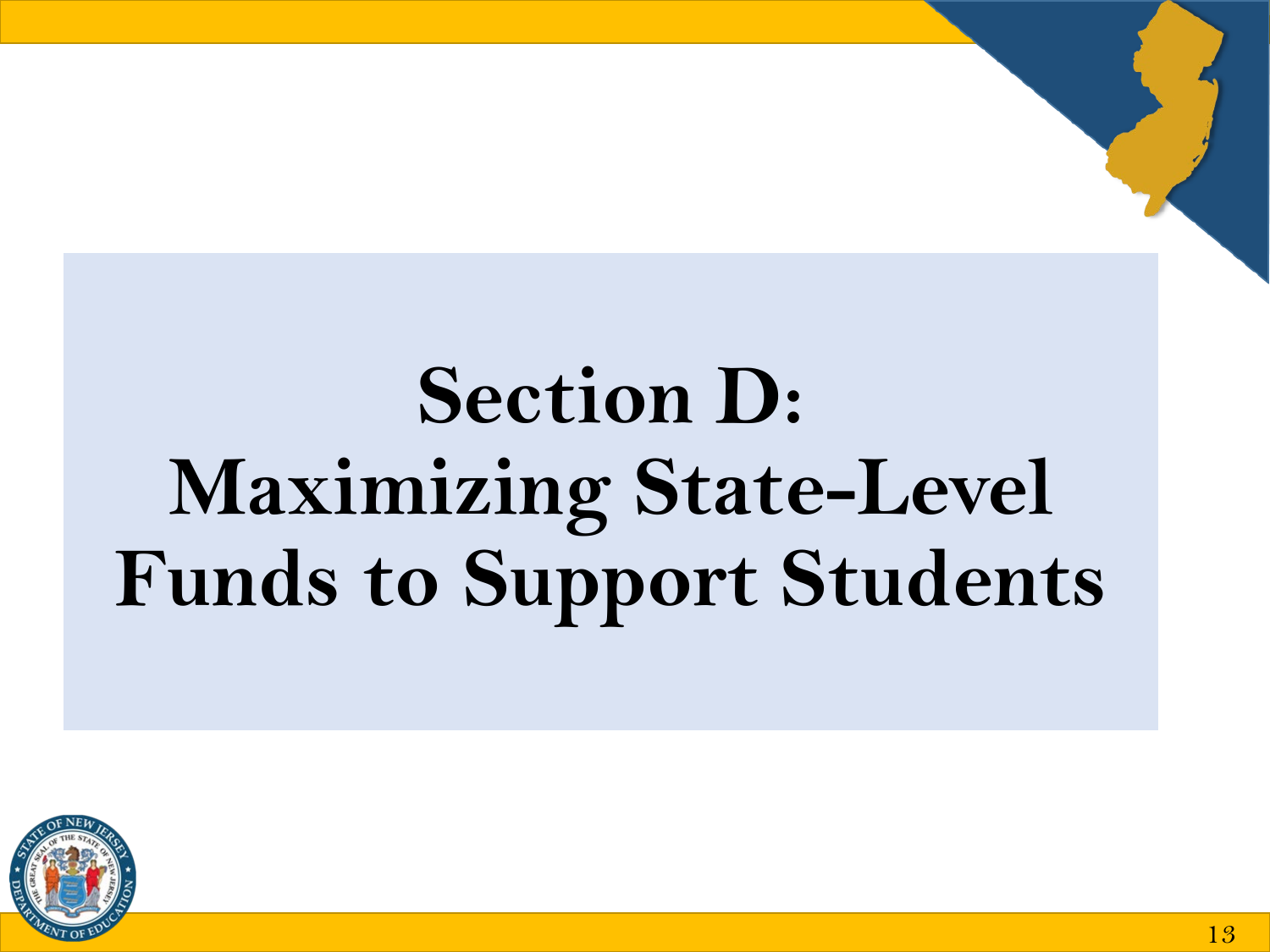## **Section D: Overview**

- The following slides summarize the NJDOE's proposal for use of its State set-aside funds (see slide 3).
- The NJDOE is proposing to establish several grants for LEAs that will fund specific activities to address the academic, social, emotional, and mental health needs of students and educators.
- Each slide in Section D will summarize a proposed grant, including the types of activities on which districts would be allowed to spend the grants.

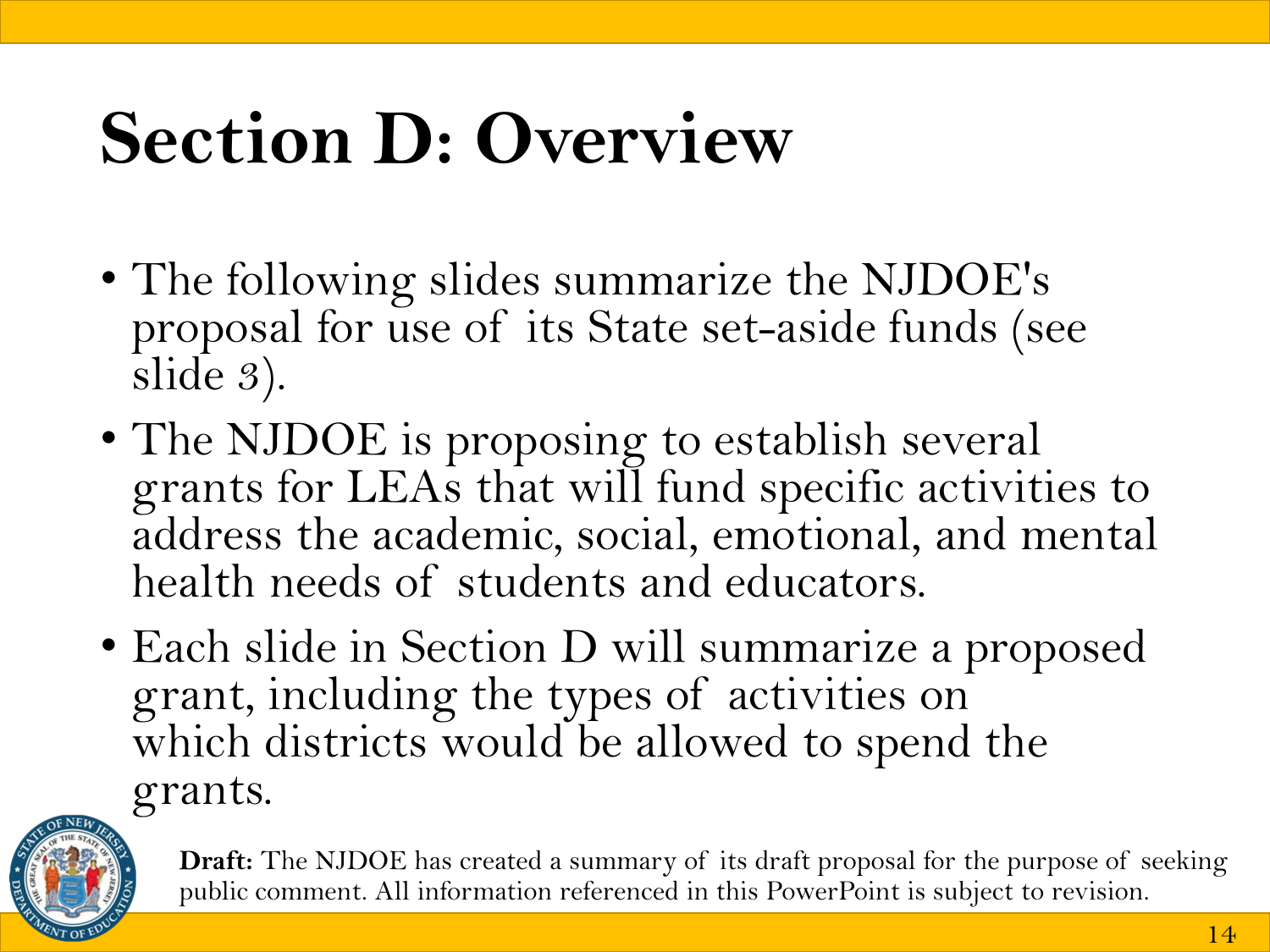#### **Use of 5% Reservation for Academic Impact of Lost Instructional Time**

- 1. Grant to LEAs: *Acceleration Coach and Educator Support* (\$134,996,987)
- Support of Intervention and Referral Services, and Multi-Tiered Systems of Supports and Response to Intervention, that expand the LEA's capacity to stand up effective, high-quality learning acceleration activities supported by the Learning Acceleration grant that NJDOE made available in March 2021;
- Development of positive school climates that promote the social, emotional, and well-being of students;
- Implementation of social and emotional learning in classroom, schools, and communities;
- Application of culturally responsive teaching practices.

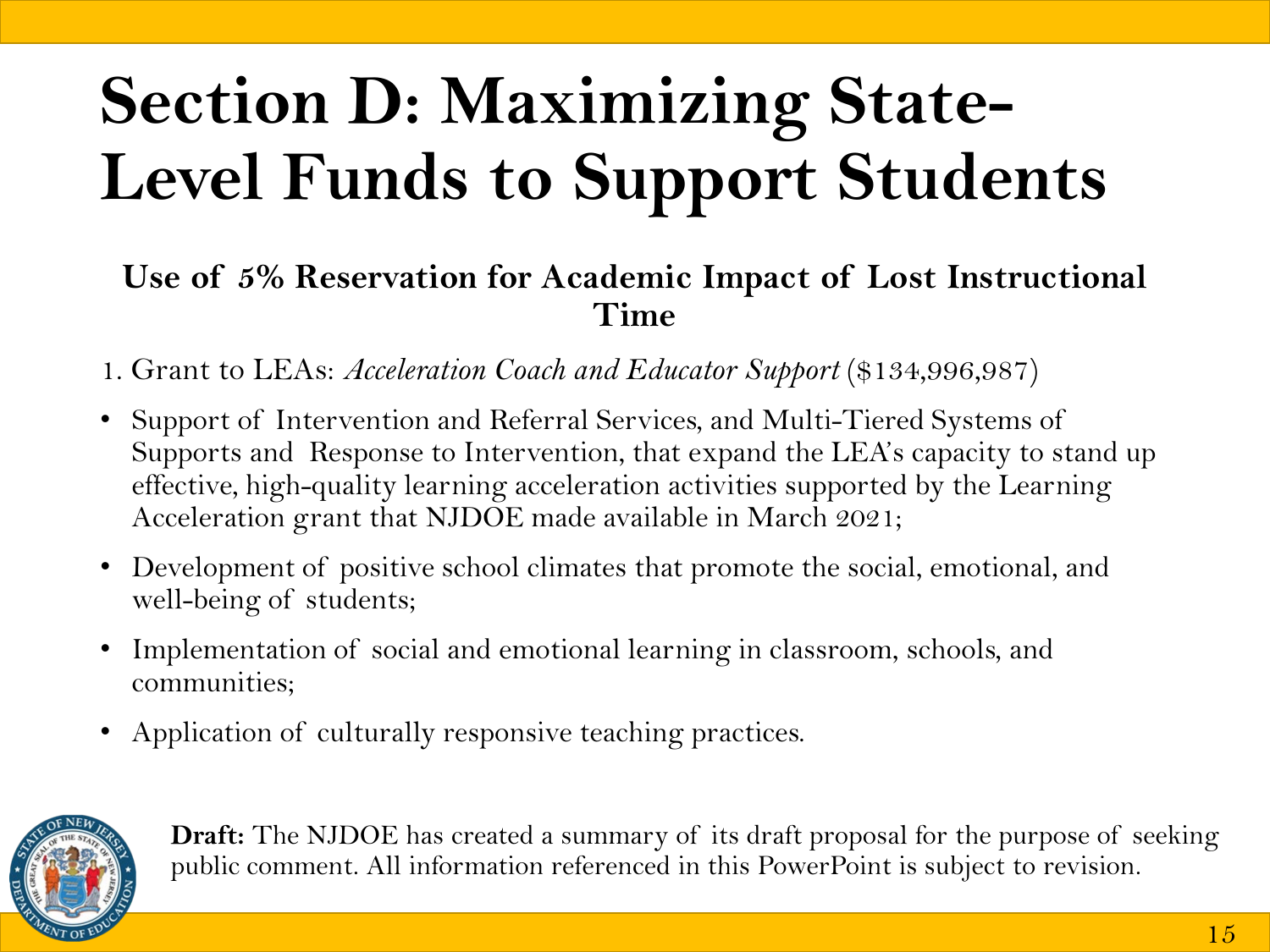#### **Use of 5% Reservation for Academic Impact of Lost Instructional Time**

1. Grant to LEAs: *Acceleration Coach and Educator Support* (\$134,996,987) (continued)

- Promoting digital literacy and equitable access to high quality curriculum and instructional technology;
- Using local and state assessment data to improve instruction;
- Engaging educators and parents in the community to prioritize standards and ensure equitable access to grade level standards
- Identifying the disproportionate impact of COVID-19 on different student groups
- Supporting other professional learning that will empower educators to better meet the needs of their students.

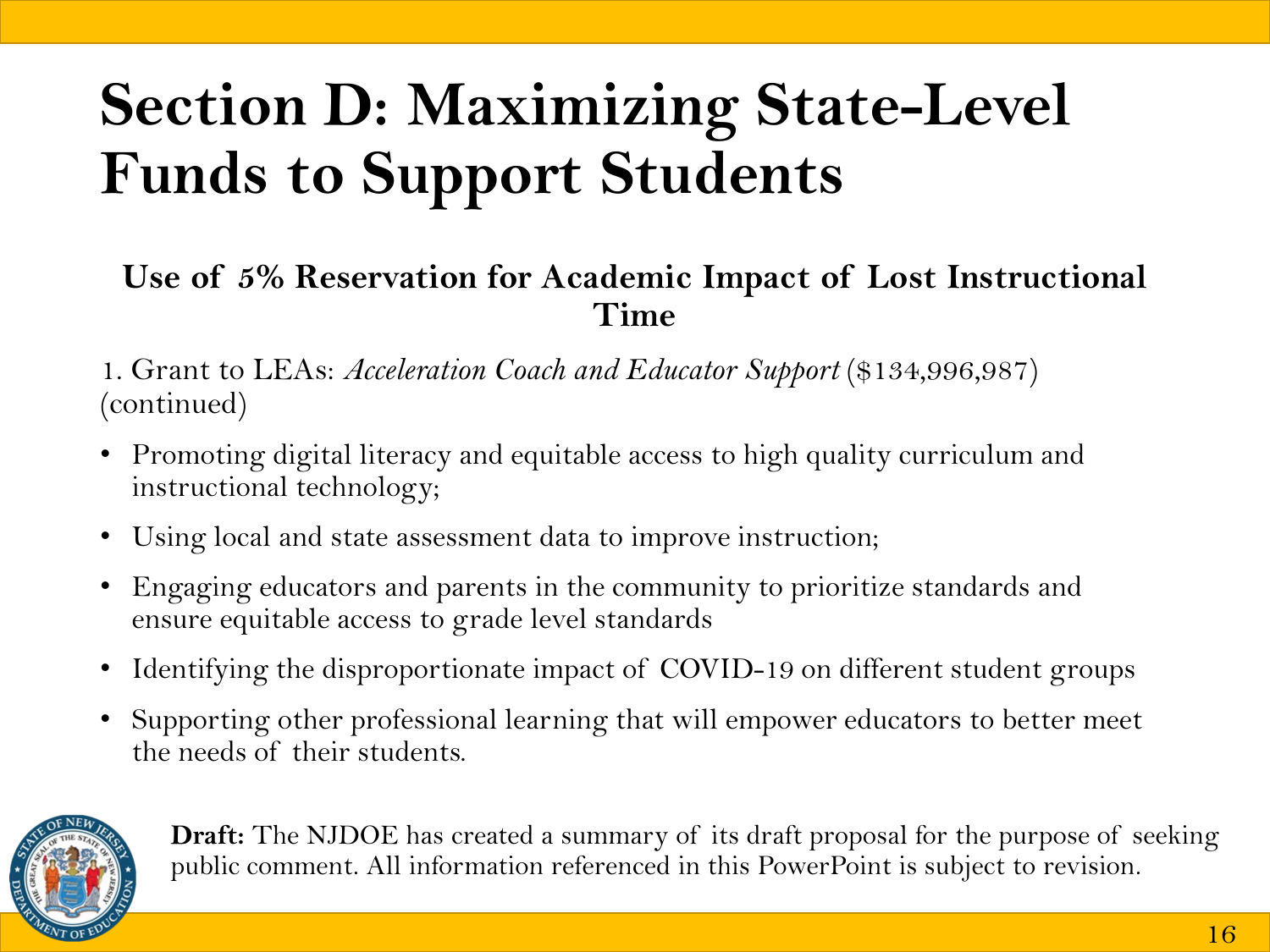**Use of 5% Reservation for Academic Impact of Lost Instructional Time (continued)**

- 2. Screener Assessments (\$3,232,398)
- Funds will support NJDOE's implementation of screener assessments that help evaluate and ensure student readiness for learning, including the Start Strong assessment and the Kindergarten Readiness Assessment.

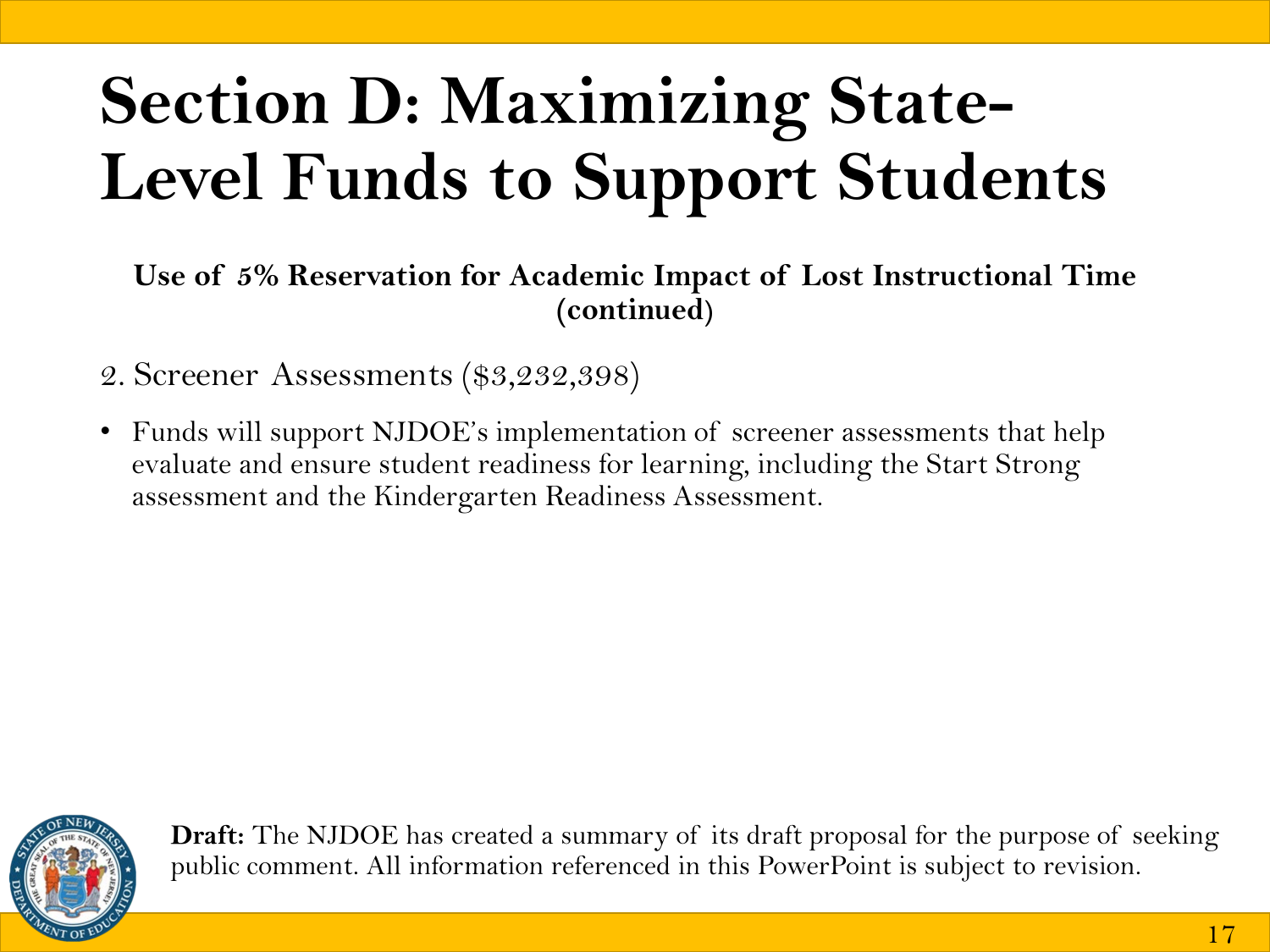#### **Use of 1% Reservation for Summer Enrichment**

1. Grant to LEAs: *Summer Enrichment Activities* (\$27,645,877)

- Support summer activities aligned to those allowed under the NJDOE's previous *Learning Acceleration Grant,* such as:
	- Research-based academic enrichment activities such as summer learning academies and 1:1 tutoring.
	- Activities that support the broader learning ecosystem of students, staff, and families, such as cultivating a growth mindset in students, professional learning for educators in the use of universal screening assessments, and education and training programs for parents and care givers.
	- Target funds to content areas that have been most impacted by COVID-19, such as STEM.

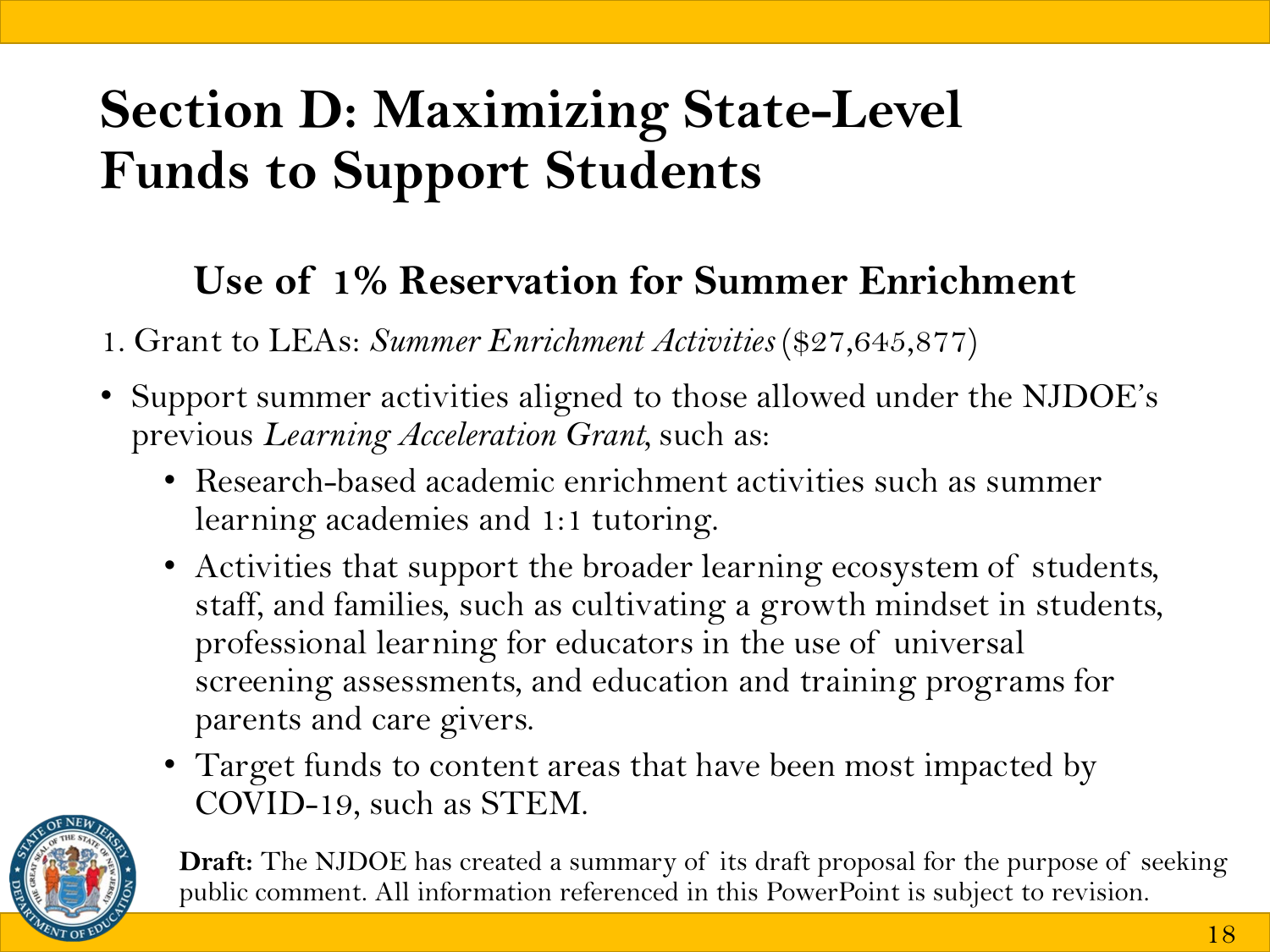#### **Use of 1% Reservation for Afterschool Programs**

1. Grant to LEAs: *Beyond the School Day Programs* (\$27,645,877)

- Support activities taking place outside of traditional school hours (e.g. before school, after school, weekends, and holiday breaks) aligned to those allowed under the NJDOE's previous *Learning Acceleration Grant*, such as:
	- Research-based academic enrichment activities such as summer learning academies and 1:1 tutoring.
	- Activities that support the broader learning ecosystem of students, staff, and families, such as cultivating a growth mindset in students, professional learning for educators in the use of universal screening assessments, and education and training programs for parents and care givers.
	- Target funds to content areas that have been most impacted by COVID-19, such as STEM.

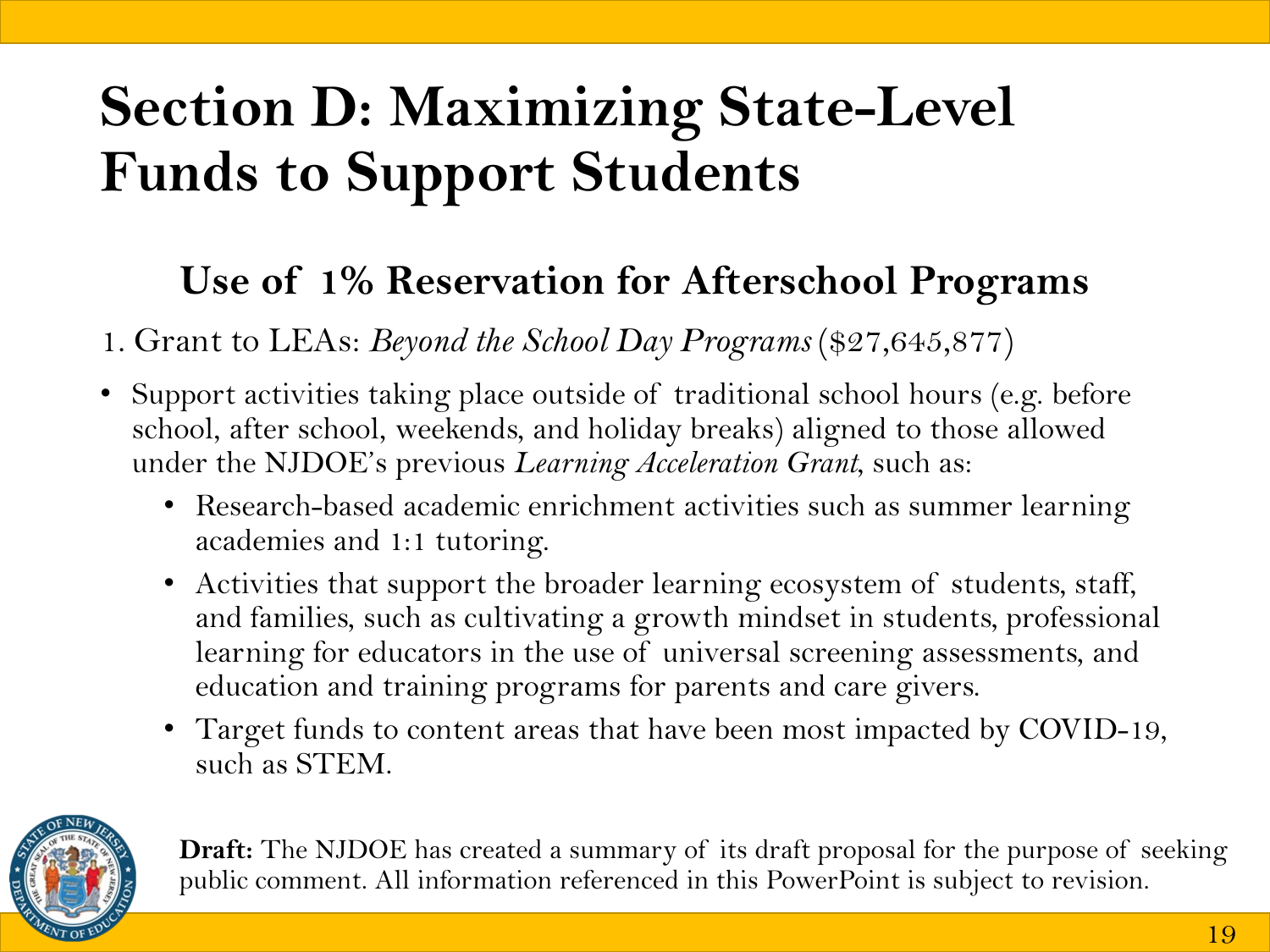#### **Use of 2.5% Reservation for Other Emergency Needs**

- 1. As was done with ESSER I and ESSER II, grants for educational entities that do not receive ARP ESSER allocations (e.g. non-Title I LEAs, State Agencies, and public receiving schools)
- 2. Grant to LEAs: *MTSS Staff*
	- Support the hiring of staff to develop and implement Tier II and Tier III services in accordance with an MTSS framework that address students' and educators' mental health and social-emotional needs.
		- These funds, in tandem with other federal funds, will help LEAs implement cohesive programs of social, emotional, and mental health supports responses to the needs of students and educators.

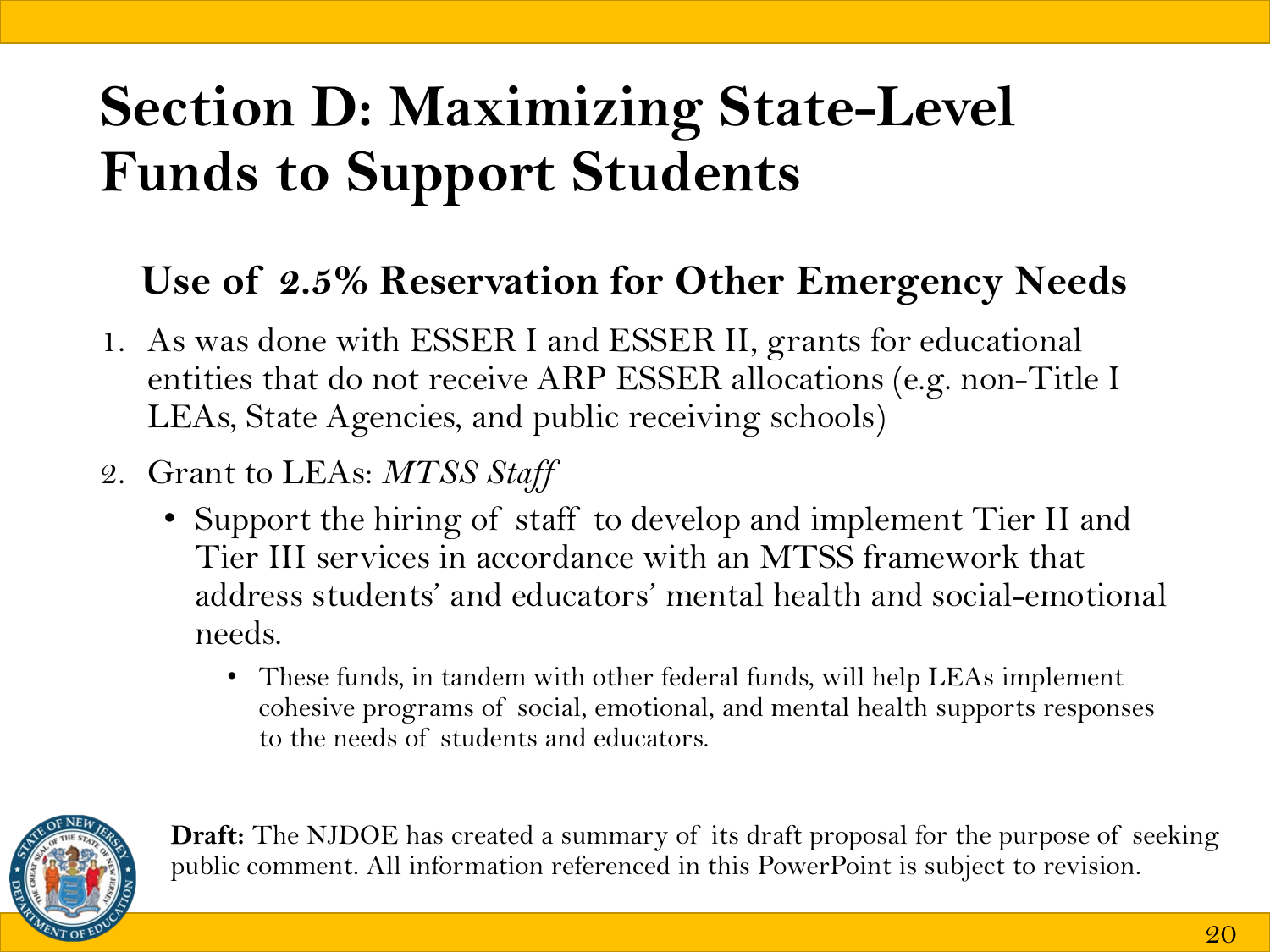**Use of 2.5% Reservation for Other Emergency Needs (continued)**

3. Accelerated Learning Educator Response Team (A.L.E.R.T.)

- In partnership with NJDOE, institutions of higher education (IHEs) and other consultants will serve as "accelerated learning educator response teams" in districts, providing direct learning acceleration supports such as
	- job embedded coaching;
	- accelerated learning toolkits;
	- comprehensive professional learning opportunities; and
	- statewide access to standards-based K–12 digital content in all content areas to strengthen how technology can be used to empower learners.

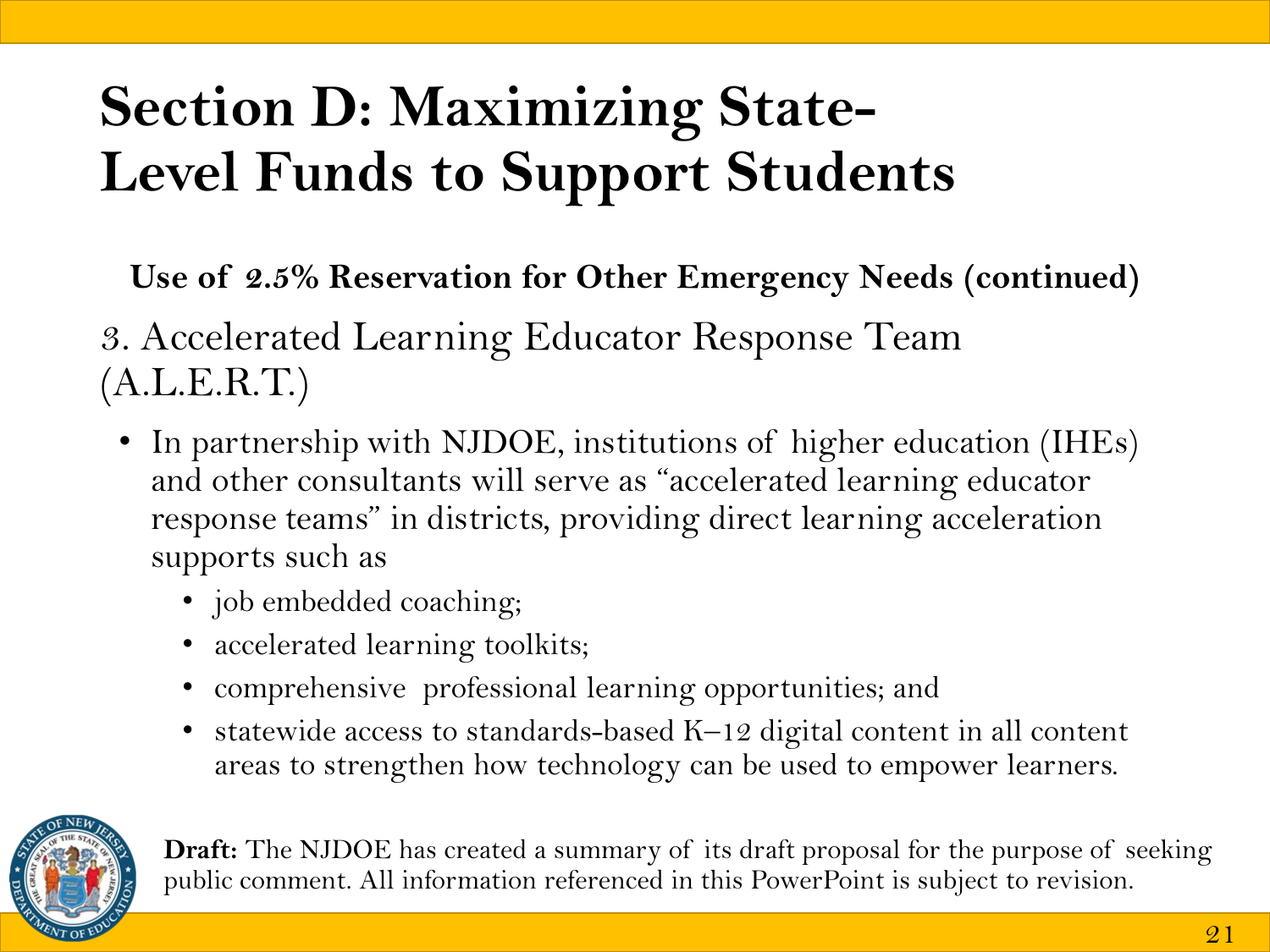# **Section E: Supporting LEAs in Planning for and Meeting Students' Needs**

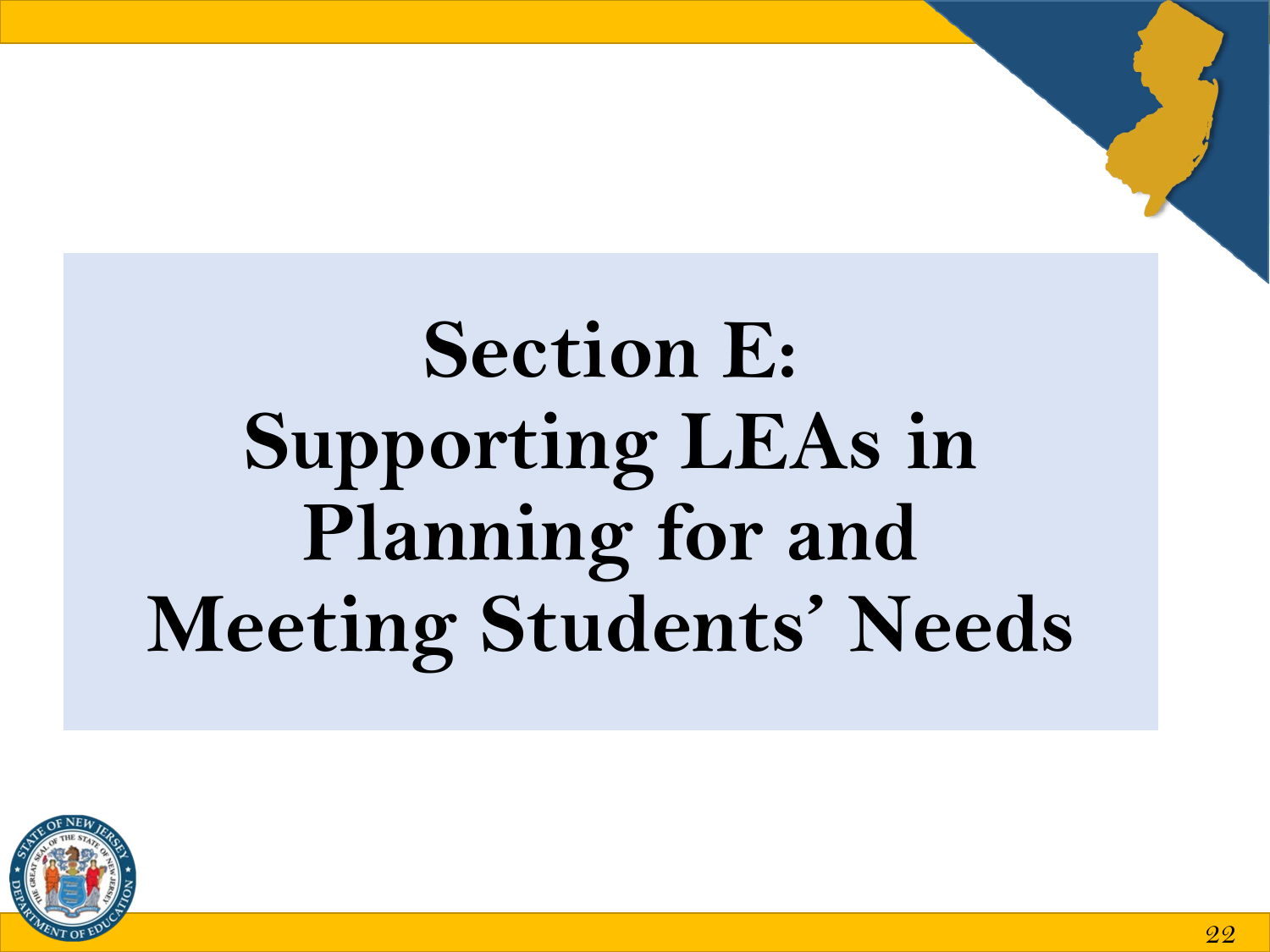#### **Section E: Supporting LEAs in Planning for and Meeting Students' Needs**

- 1. LEA Plan for the Use of ARP ESSER Funds
	- LEAs will submit this plan to NJDOE via the NJDOE's electronic web-enabled grants management system, within the ARP ESSER application.
- 2. NJDOE Monitoring of LEAs' Use of ARP ESSER
	- ARP ESSER funds will be monitored as part of the NJDOE Collaborative Monitoring process.

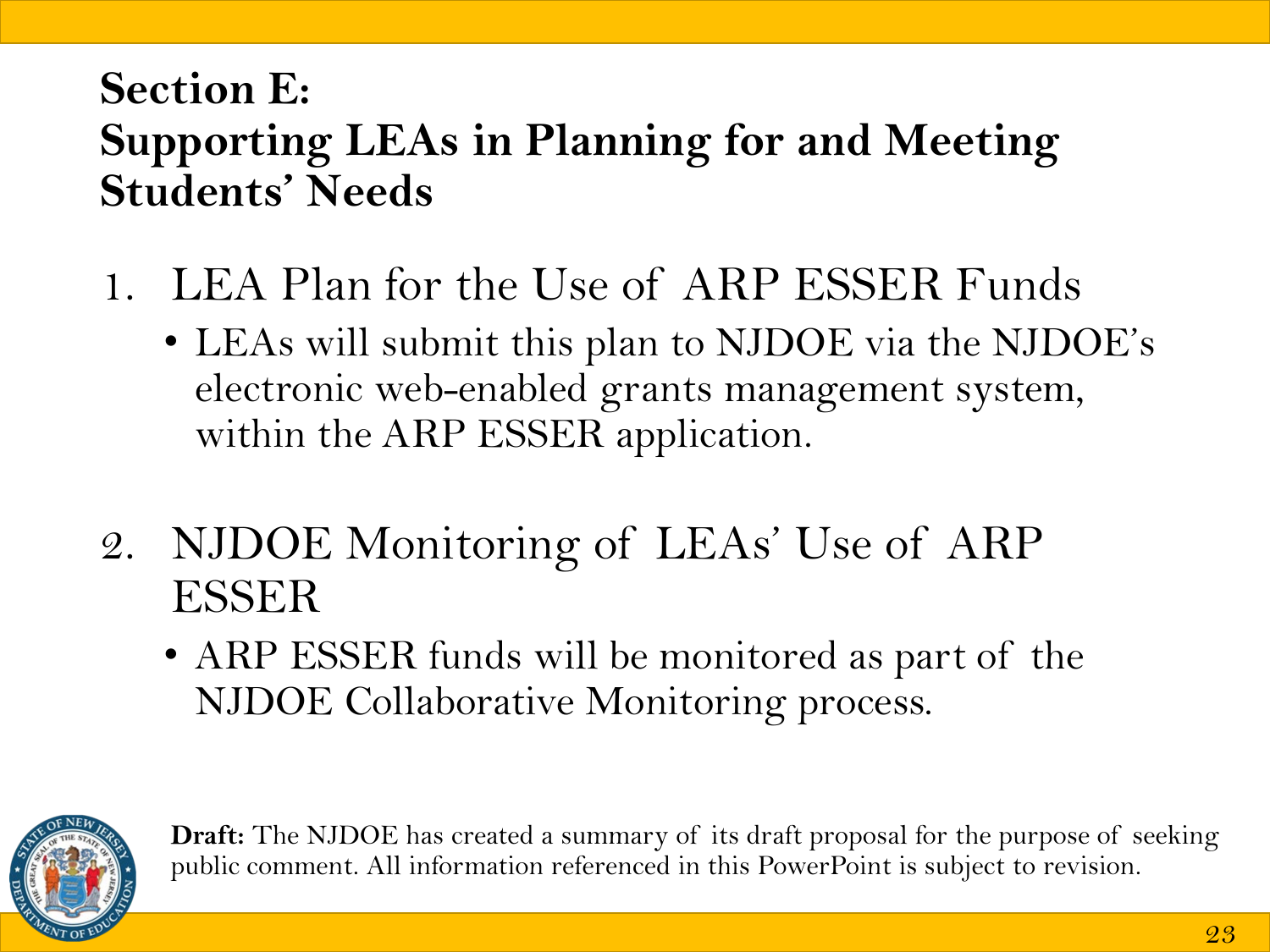# **Sections F, G, and Appendix A**

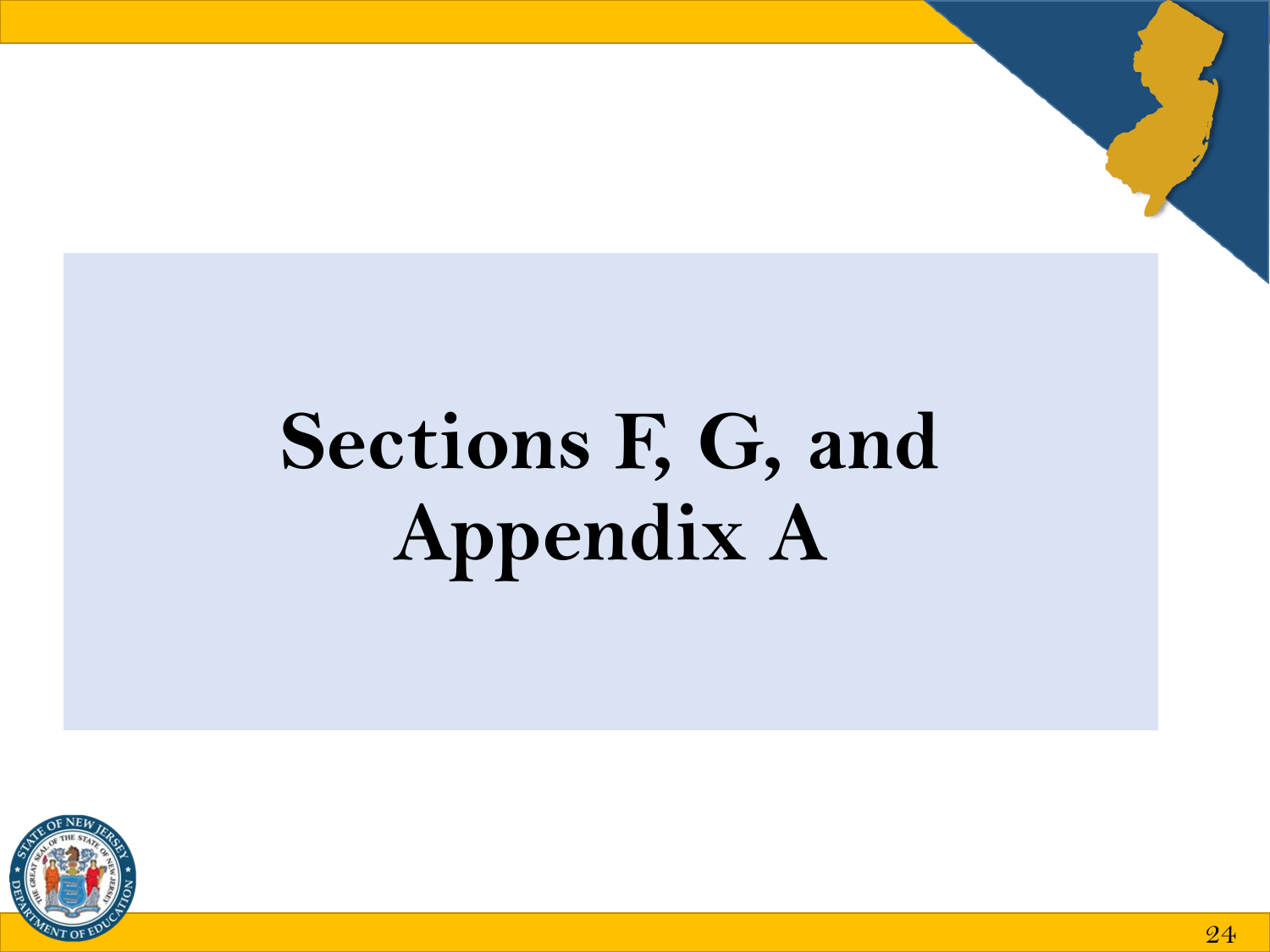## **Sections F, G, and Appendix A**

Technical information regarding existing programs; describes ongoing NJDOE initiatives and provides existing data.